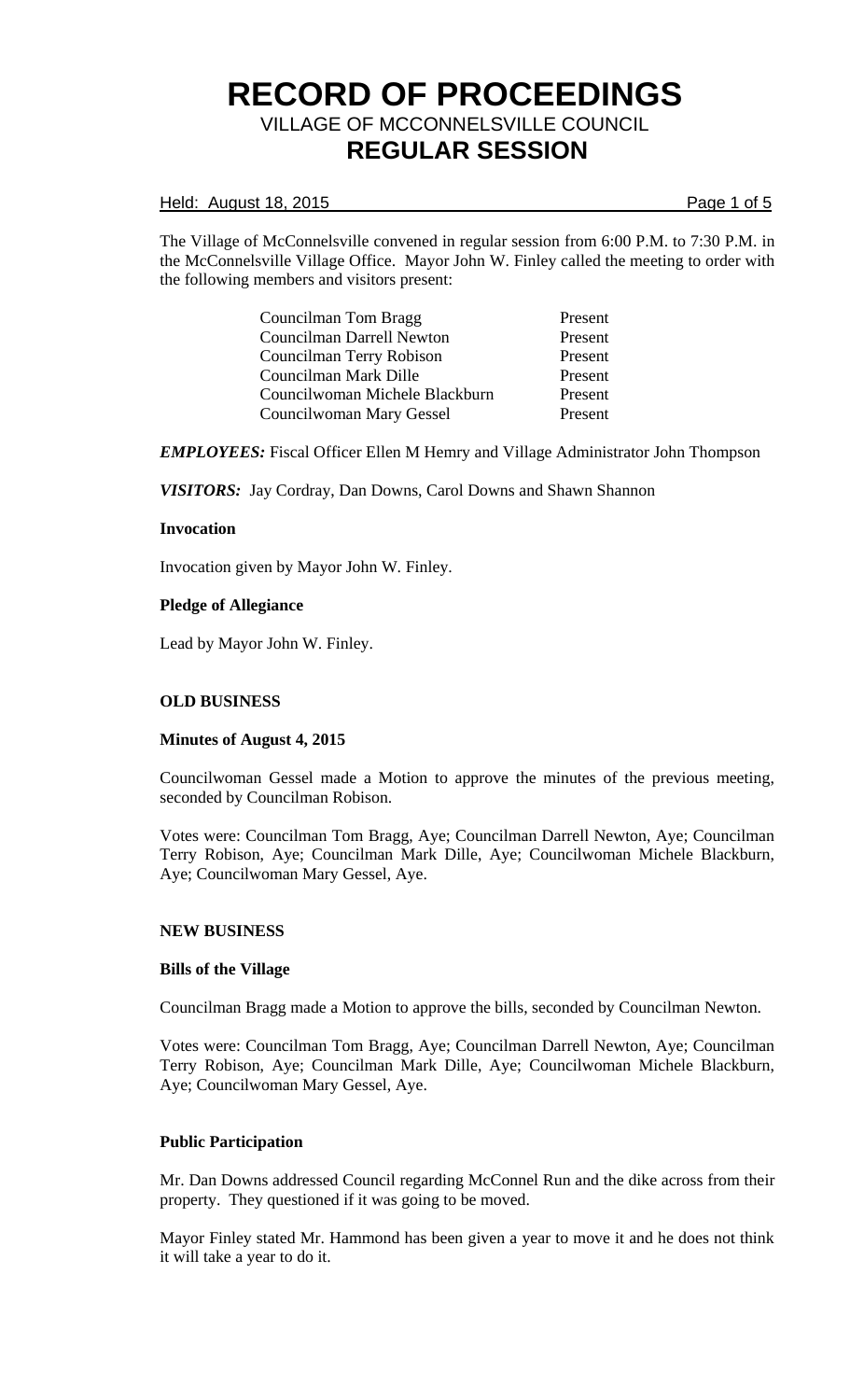#### Held: August 18, 2015 **Page 2 of 5**

Village Administrator Thompson stated he has intentions to move it but he does not know when. Village Administrator Thompson stated they have a year to abate it after the application is completed.

Mayor Finley stated if it was not completed in that years time, they would be cited into court.

Mrs. Carol Downs stated their neighbor put in a dirt dike in to keep water from going into his building; however, it directed all the water towards their property. Mrs. Downs questioned if the Village was going to clean up any damages they are experiencing since they are giving him a year to move it.

Mayor Finley stated no, we did not make the law, we just have to enforce it.

Councilwoman Gessel questioned when the year was up.

Village Administrator Thompson stated March or April, he would have to check on the application. Village Administrator Thompson stated this is a new process and it is the first time we have ever done it.

Mrs. Downs stated she has lived there for 65 years and it never done this before. It came up to the neighbors foundation in July during the flash flood. Mrs. Downs is concerned it will get into the basement of her home and ruin her furnace and other items.

Mayor Finley asked Village Administrator Thompson to follow up on it with Mr. Hammond this week.

# **Ordinance 15-14**

Mayor Finley introduced Ordinance 15-14, AN ORDINANCE TO PROHIBIT SWIMMING AND FISHING FROM THE BOAT DOCK AND BOAT RAMP AT THE WHARF PARK.

Councilman Bragg made a Motion to pass Ordinance 15-14 on the second reading, seconded by Councilman Newton.

Votes were: Councilman Tom Bragg, Aye; Councilman Darrell Newton, Aye; Councilman Terry Robison, Aye; Councilman Mark Dille, Aye; Councilwoman Michele Blackburn, Aye; Councilwoman Mary Gessel, Aye.

Ordinance 15-14 was passed on the second reading.

# **Resolution 15-17**

Mayor Finley introduced Resolution 15-17, A RESOLUTION AUTHORIZING THE VILLAGE ADMINISTRATOR TO PREPARE AND SUBMIT AN APPLICATION TO PARTICIPATE IN THE OHIO PUBLIC WORKS COMMISSION STATE CAPITAL IMPROVEMENT; AND, OR LOCAL TRANSPORTATION IMPROVEMENT PROGRAM(S) AND TO EXECUTE CONTRACTS AS REQUIRED AND DECLARING AN EMERGENCY.

Councilman Robison made a Motion to suspend the rules requiring three separate and disctinct readings and place on emergency measure, seconded by Councilman Dille.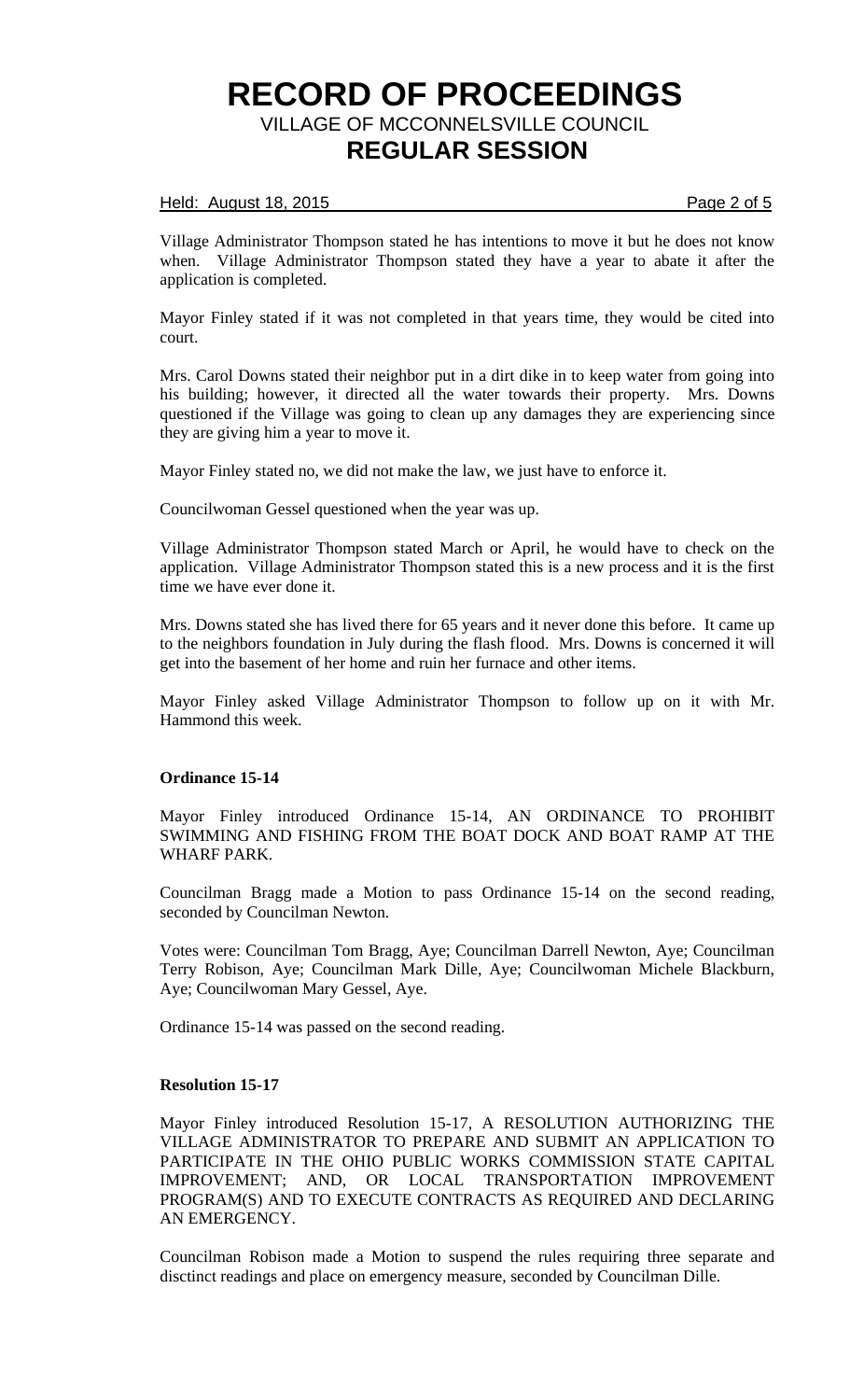## Held: August 18, 2015 **Page 3 of 5**

Votes were: Councilman Tom Bragg, Aye; Councilman Darrell Newton, Aye; Councilman Terry Robison, Aye; Councilman Mark Dille, Aye; Councilwoman Michele Blackburn, Aye; Councilwoman Mary Gessel, Aye.

Councilwoman Blackburn made a Motion to adopt Resolution 15-17 on emergency measure, seconded by Councilman Bragg.

Votes were: Councilman Tom Bragg, Aye; Councilman Darrell Newton, Aye; Councilman Terry Robison, Aye; Councilman Mark Dille, Aye; Councilwoman Michele Blackburn, Aye; Councilwoman Mary Gessel, Aye.

Resolution 15-17 was duly adopted.

Mayor Finley noted the Fiscal Officer passed out her financial report to council.

Mayor Finley reported he had a resident of Malta complain about their admission to the pool being more than McConnelsville. Mayor Finley stated he explained to them Malta is not part of the pool anymore; so they understood it better.

Mayor Finley asked the Public Safety Committee to review the Amusement License Ordinance to see if it needs updated. It is dated 1948.

#### **Village Administrator John Thompson**

Village Administrator Thompson reported he is looking into purchasing a new mower. The Village's current Kubota is starting to wear and having issues. Village Administrator Thompson stated he is unable to purchase a factory blade for it; and, would have to purchase an aftermarket blade. Village Administrator Thompson stated he can purchase a new one between \$17,000 and \$20,000. Village Administrator Thompson noted it will be under the threshold of needing to bid it out.

Village Administrator Thompson reported we have had three water main breaks on State Route 78 last week. Village Administrator Thompson stated a pump failed at the hawk site that might have increased the pressure creating these breaks.

Village Administrator Thompson passed out informational sheets to council that he uses when filing Public Works Applications. They included a five year proposal and listed our projects by priority.

Mayor Finley stated he and the Village Administrator have been discussing the need to advertise for the Village Administrator's position in the near future. Mayor Finley stated he does not know if it will be a full or part-time position as of yet.

# **Recreation & Buildings Committee**

Councilman Newton reported they aren't going to put the signs up since it is so late in the year; they will store them until next year.

# **Streets & Alley Committee**

Councilman Dille reported after different complaints being received on the traffic light at Fifth and Main; the lights did come back on. It was a safety concern.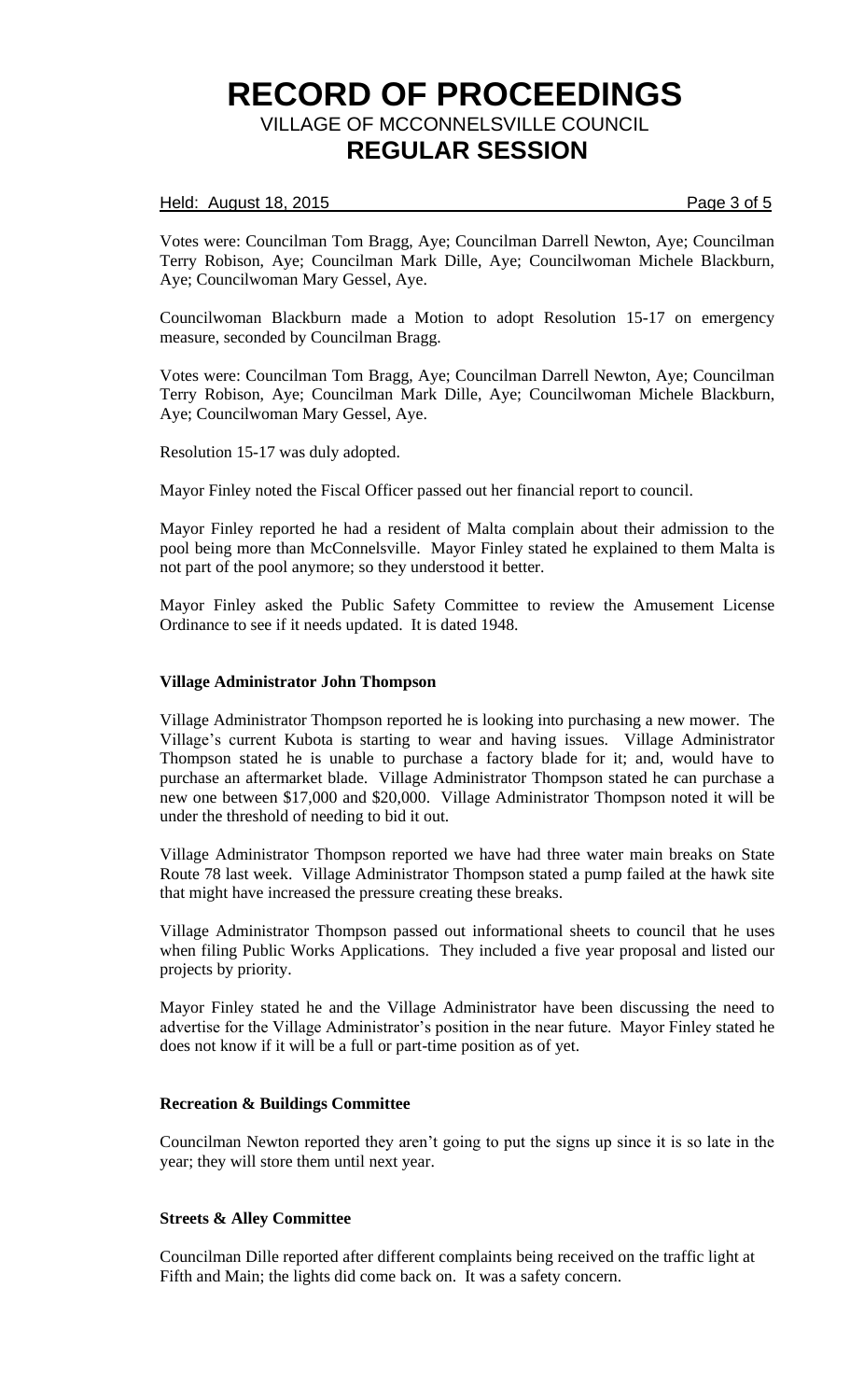## Held: August 18, 2015 **Page 4 of 5**

Mayor Finley stated himself and all of Council had received several complaints; so he personally turned them back on, bagged the stop signs and contacted the State.

Councilman Dille made a Motion to discontinue the study on the traffic light at Fifth and Main; seconded by Councilman Bragg.

Votes were: Councilman Tom Bragg, Aye; Councilman Darrell Newton, Aye; Councilman Terry Robison, Aye; Councilman Mark Dille, Aye; Councilwoman Michele Blackburn, Aye; Councilwoman Mary Gessel, Aye.

The Motion carried.

Councilman Robison stated he felt one complaint in the Letters to the Editor was unnecessary. Councilman Robison stated they do what they do to help people; if there are complaints, complain to Council, and do not bring their families into it.

Councilman Bragg stated he stopped to talk to Claude Maxwell; he wasn't in, so he discussed making a no turning left with Mr. Maxwell's son. Councilman Bragg stated he did not think they were opposed to it. Councilman Bragg stated they would like to see parking meters placed back down in that part of town to regulate the parking.

## **Public Utilities Committee**

Councilwoman Gessel reported the Joint Utility Committee met last evening. The July wastewater billing had charges on it for Craig VanNess for education expenses; it had been previously agreed on at the May  $18<sup>th</sup>$  meeting the expenses to be charged to each village are only those for the plant operators. Malta will be removing those charges prior to making payment. Councilwoman Gessel reported they are still moving the generator; the pad is not poured. Councilwoman Gessel reported the next meeting is scheduled for 7:00 P.M. on November 16<sup>th</sup> in McConnelsville Council Chambers.

#### **Finance Committee**

Councilman Bragg reported the insurance deal is completed. Councilman Bragg stated the Fiscal Officer sent a notice to all the employees regarding the possible changes next year.

# **Public Safety Committee**

Councilwoman Blackburn reported there is a Committee Meeting scheduled for Tuesday, August  $25<sup>th</sup>$  at 6:00 P.M. to go over the Curfew Ordinance; and, the Ordinance on amusement devices.

#### **Technology and Website Committee**

Councilman Robison reported he and Councilman Dille will be setting up the new computers for council tomorrow night.

#### **Executive Session**

Councilman Newton requested to go into Executive Session to discuss property; with no action being taken when coming out. Councilman Newton requested Village Administrator Thompson and Fiscal Officer Hemry to attend.